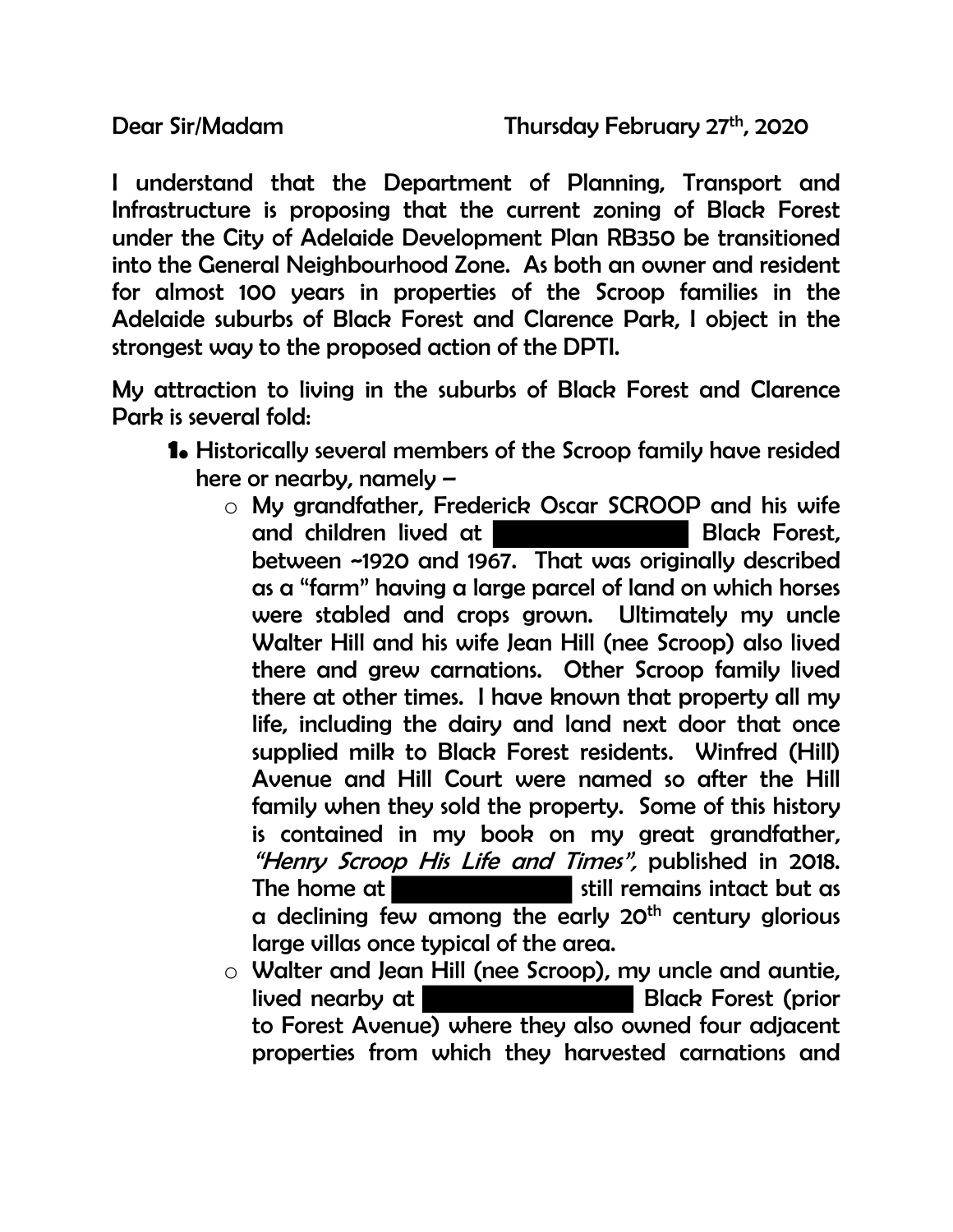other flowers supplying most of the big stores in then Rundle Street at that time.

- o Two of my Scroop aunties and uncles lived in before WW2 and another Uncle Walter (Bulla) and Phyllis (nee Scroop) Schapel owned the old grocery shop and property at number **Black** Forest, on the south west corner of Gordon and Byron.
- $\circ$  My parents and I lived close by for 40 years on the east side of the railway line at side of the railway line at to Clarence Park.
- o My mother Mildred Scroop and her parents William and Mary Campbell lived at their property at Clarence Park from 1925 onwards and my mother married Frederick Marsden SCROOP, my father, who lived next door at with his father and mother, Frederick Oscar and Marabel SCROOP, who lived there before moving to

So in summary, a number of Scroop descendants have lived in the suburbs of Black Forest and Clarence Park over almost 100 years such that we have an *extraordinarily close identity* with and affection for these two suburbs and are stronaly and totally opposed to any transition from their current zone of City of Unley Development Plan RB350 into the DPTI proposed General Neighbourhood Zone.

- **2.**Consequent upon that strong historical bond I am particularly familiar with the delightful features of the 2 suburbs.
	- o Over many years I was familiar with the *Princess* Margaret playground and clearly recall its past structure when the simple toilets were in the south west corner behind the house facing Byron Road and nearby the swinging long plank play-toy and the favourite old Maypole in the north-west corner so many children of that age remember so fondly.
	- o I also recall, now with sad despair, the council's awful decision to destroy and remove the superb oak tree plantation on the grassy lawn which ran down the centre